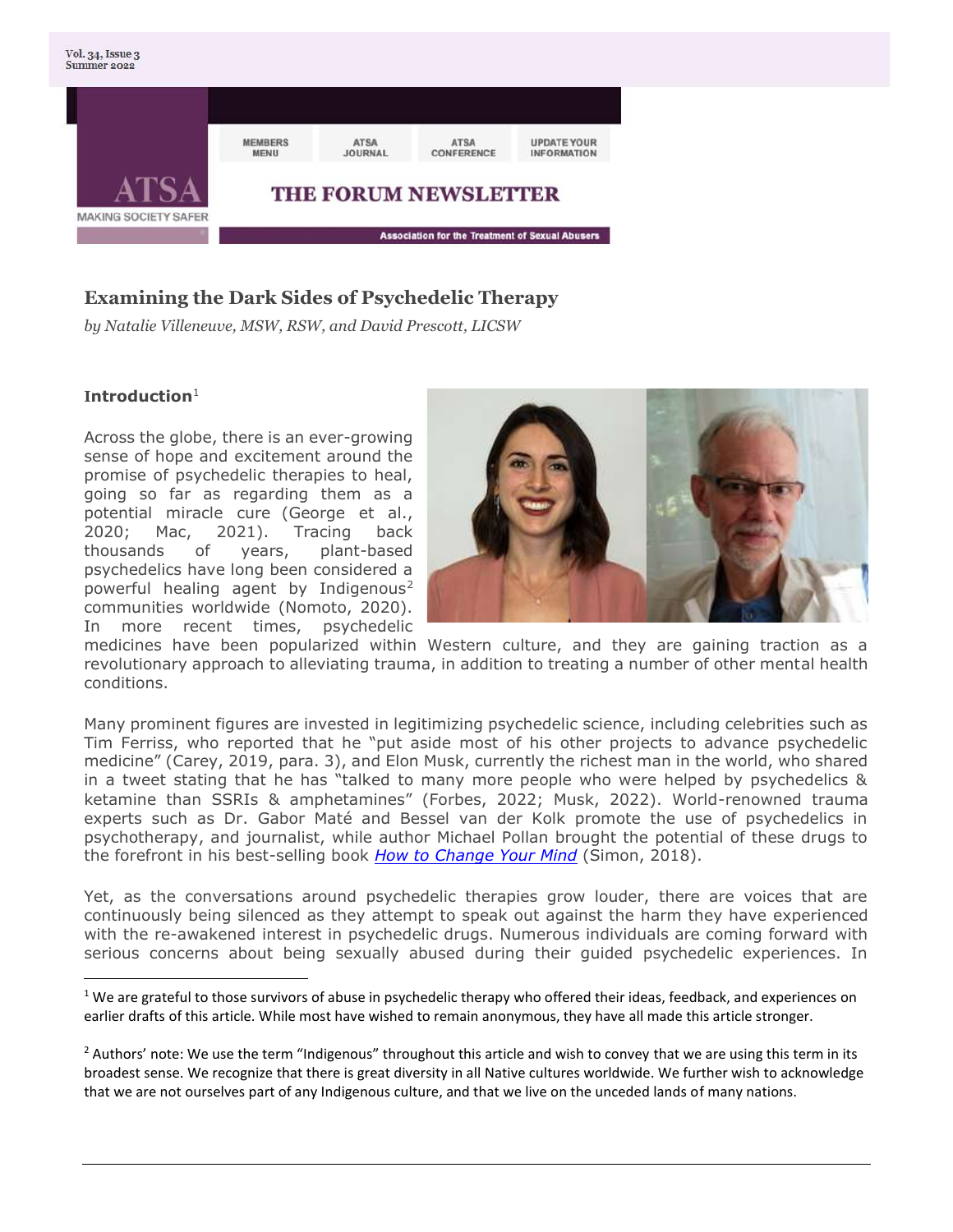response, they are being dismissed, blamed, gaslighted, and further traumatized by the individuals and institutions who fear that this will undermine the psychedelic movement.

### **Power Trip**

An investigative podcast series, *[Cover Story: Power Trip](https://podcasts.voxmedia.com/show/cover-story-power-trip)*, delves into these stories of abuse and speaks with many individuals who have been harmed within psychedelic therapy, not only by therapists, but also by the system that is failing to respond, much less account for their actions or assist those who have been abused. Even within highly monitored clinical trials, a participant reports that she was repeatedly sexually assaulted by her therapist, Richard Yensen (who was later found to be an unregulated therapist), even while he was working alongside his wife, psychiatrist Dr. Donna Dryer, and even though these sessions were being filmed (Lindsay, 2021). These trials were sponsored by the Multidisciplinary Association for Psychedelic Research (MAPS), a leading organization in the research of psychedelic medicines. Despite the major concerns with the behaviour of these therapists that occurred under their guidance – and even further the significant ethical concerns within the research itself – MAPS's responses continue to be appalling. The organization has not made any meaningful effort to prevent further harm.

The podcast recounts how, when host Lily Kay Ross, Ph.D., attempted to speak up about her own experiences of abuse within guided psychedelic ceremonies, she (like many others) got the message, directly and indirectly, that if she continues to bring forward these concerns she would be "singlehandedly re-instigating the war on drugs and undoing decades of research" (Ross & Nickles, 2021). This was despite the recognition that Lily was only one of "hundreds of women" who had experienced sexual harm through psychedelic therapies (Ross & Nickles, 2021).

### **Implications**

Largely ignoring the cries for help, research into psychedelics is rapidly accelerating, and discourse around the medicines' ability to heal trauma is overshadowing the fact that not only are these therapies oftentimes failing to "cure" the participants, but they are also actively traumatizing some of those who have undertaken this treatment. With such strong enthusiasm about how powerfully healing these substances can be, proponents are proceeding with apparent tunnel vision in the advancement of psychedelic therapy, while failing to acknowledge the significant number of participants who experience further trauma as a result of the concerning and outright abusive actions that some therapists commit within these practices.

It is important to note that this is not the first time that psychedelics promised to revolutionize psychiatry. Psychedelics were popularized in the 1950s as a promising way to treat trauma, addiction, anxiety, and depression, but this research was shut down after psychedelic medicines (including MDMA, DMT/Ayahuasca, Psilocybin, LSD, and others) became associated with the 1960s counterculture. The stigma that these substances carry is, in large part, a result of the war on drugs that still holds sway today.

However, the mindset is beginning to shift as people worldwide hear about how impactful these substances can be on mental health. Globally, individuals are becoming more concerned with their mental health and finding themselves with few resources while faced with a global pandemic, the threats from climate change, war, and social unrest. It is understandable why many people are invested in the possibility of a miracle drug, a "one-stop-shop" to cure all your ills.

Before the 1950s hype around psychedelics, plant-based psychedelic medicines had been regarded as a powerful healing agent for thousands of years across non-Western cultures (Sessa, 2006). Yet, in 1955, R. Gordon Wasson, the vice president of J.P. Morgan, believed himself to be one of the "first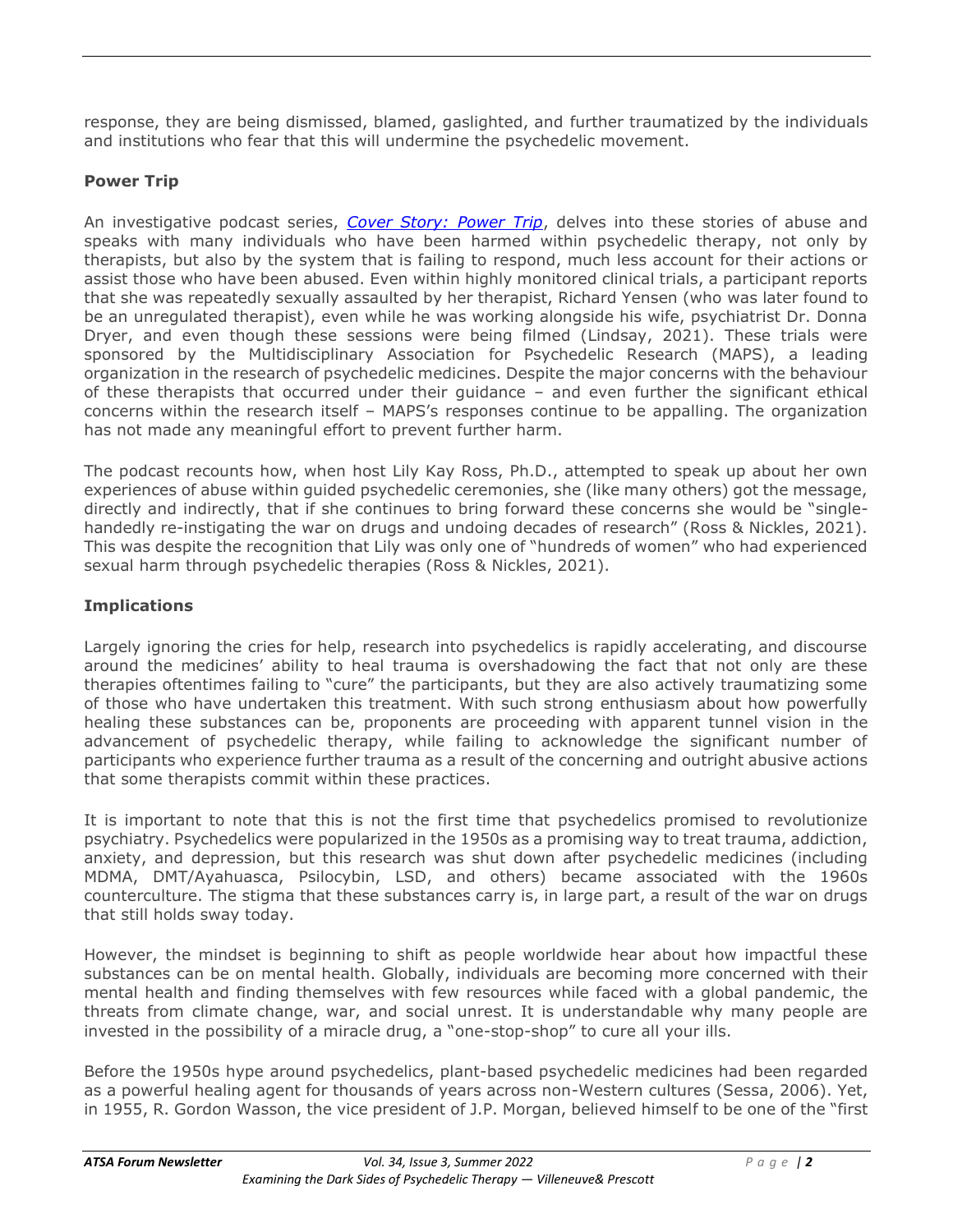white men in recorded history to eat the divine mushrooms" (Wasson, 1957, para. 2) following a psychedelic journey in Mexico guided by Mazatec *curandera* Maria Sabina, a traditional healer or "medicine woman" (Kabil, 2017; Vargas, 2017).

Subsequent to his journey with Sabina, Wasson published an [article](https://www.psychedelic-library.org/lifep2.htm) outing Sabina to the Western world despite his promise not to, and the consequences devastated Sabina who was ostracized from her community, had her house burned down, and ultimately died in extreme poverty (Gerber et al., 2021; Sharma, 2021; Vargas, 2017). When Dr. Timothy Leary read the article, he traveled to Cuernavaca, Mexico to partake in a mushroom ritual that transformed his perspective of psychology. He returned to Harvard passionate about bringing psilocybin into therapy in the Western world, contributing in large part to the colonization of the psychedelic experience. Leary went on to advocate for the use of psychedelics within the general public, and his research on psychedelics became increasingly "undisciplined and unstructured" (Encyclopaedia Britannica, 2022, para. 4). One of the criticisms of Leary's approach is that he tended to overemphasize the benefits of psychedelic therapy without discussing the potential consequences (Kabil, 2017).

It is difficult to overlook how the introduction of psychedelics to the Western world is steeped in colonialism, and the demise of research in the 1960s can be largely attributed to the overzealousness, and as a result, recklessness, within the field of psychedelics. Within the current so-called psychedelic renaissance (a term which seems to be gaining currency among those advancing psychedelics), many who understand the history of this movement will argue the importance of not repeating "the mistakes of the past" (George et al., 2020, p. 5). Yet some within this movement are driving forward, causing direct harm and/or neglecting to address it.

If we are truly committed to bringing psychedelic therapy to the mainstream and ensuring that it can be the powerful agent of healing that Indigenous cultures have known it to be for centuries, then there are many considerations that need to be talked about before we proceed any further. First, we must honour the Indigenous roots of psychedelic healing and ask ourselves, "Do we want to perpetuate the erasure of Indigenous peoples and knowledge systems or are we ready to embrace them as equal partners?" (Fotiou, 2020, p. 20). Additionally, we need to acknowledge that people are being seriously hurt within guided psychedelic experiences. Consequently, we must develop and enforce the most stringent codes of ethics and professionalism to prevent these abuses, while accepting accountability when harm does occur and always seeking to do better. From a scientific perspective, we must become attentive when people report adverse symptoms following treatment, and view this as an opportunity for learning and growth within the field. If we are claiming that psychedelics can heal trauma, then the practitioners guiding these experiences must be highly trained, regulated, and screened as experienced trauma therapists. When participants courageously step forward with claims of feeling harmed by their psychedelic guide, then we must create space for conversations of healing that focus on the participant and that require full accountability and genuine interest on the part of practitioners in how to do better. When practitioners choose to regard themselves as all-knowing and incapable of doing harm, then we must relieve them of their right to offer healing services when their actions are directly counteracting the definition of healing.

### **Abuse<sup>3</sup>**

Before delving any deeper, it is important to contextualize some of the abuse that is occurring within psychedelic practices. This is not the case of just a single account of abuse; rather, there are multiple allegations arising from many individuals against different therapists, some of whom have been

<sup>&</sup>lt;sup>3</sup> Author's note: We were privileged to interact with several individuals who experienced harm in psychedelic therapy and research while writing this article. While every individual's story is unique and important, we cannot do justice to them all here, so we will highlight some of the general themes along with the most known cases currently within the media.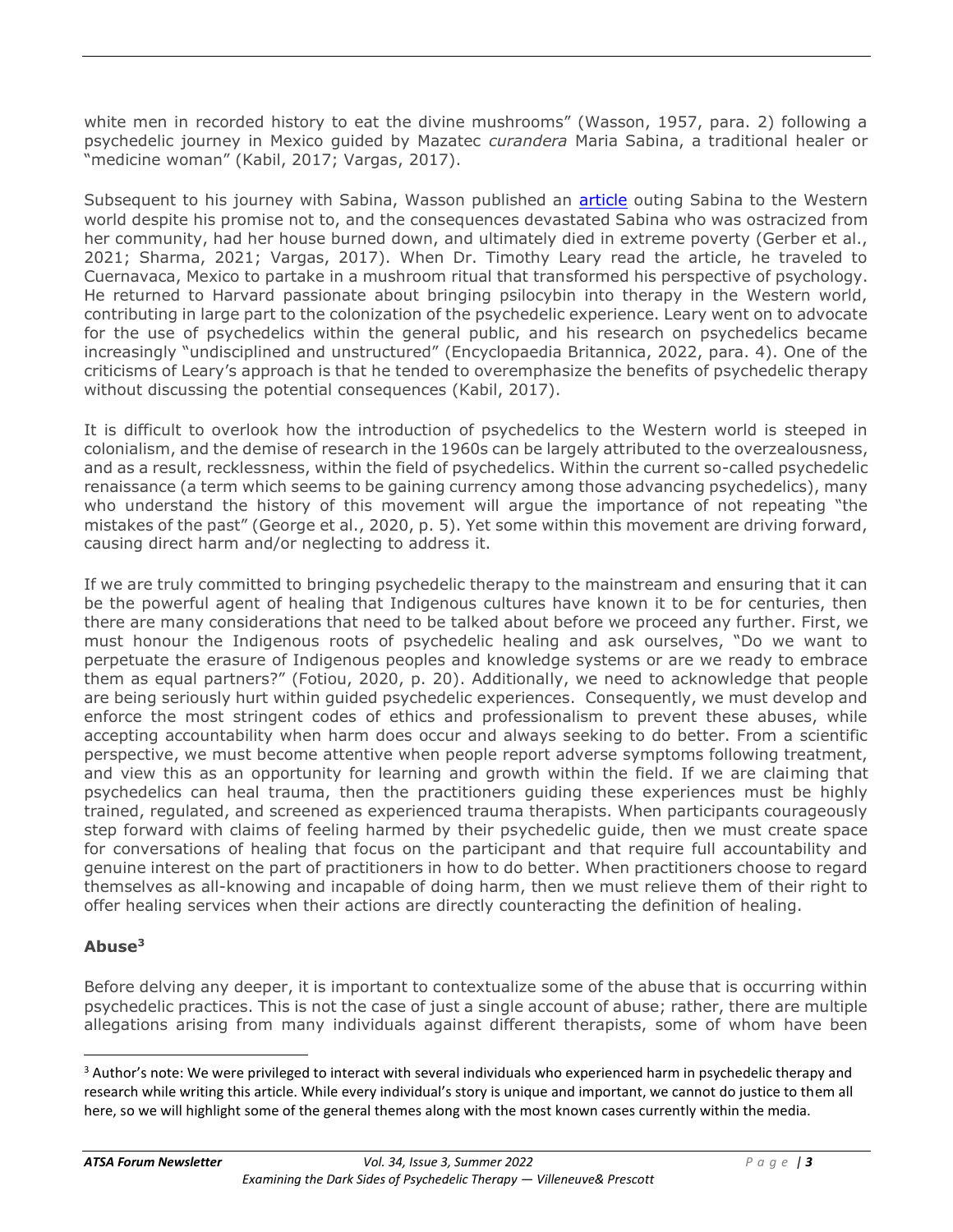accused of various accounts of abuse (Hall, 2021b; Ross & Nickles, 2021-2022). This abuse includes ethical and boundary violations, such as encouraging emotional dependency from client to therapist, as well as non-consensual touch and even sexual abuse. Considering that sexual abuse is the most underreported crime, we expect the known allegations are just the tip of the iceberg (Allen, 2007; National Sexual Violence Resource Center, 2017).

There are numerous reasons why sexual assault survivors do not report their experiences, and these reasons are further amplified when one was abused during a mind-altering psychedelic session. For instance, many of these participants are using psychedelic therapy to heal from trauma. Traumatic experiences can shatter one's view of the world as a safe place, violate a person's understanding of healthy boundaries, and distort one's ability to trust others (Biruski et al., 2014). Within trauma therapy, a therapist's role is to help their client re-establish a sense of safety and connection within the world, which includes modeling healthy attachment and appropriate boundaries between therapist and client. In the "four Rs" approach to trauma-informed care, clinicians are taught to "resist retraumatization" when treating clients, meaning that they must take active and ongoing steps to understand trauma and to ensure that clients are not further traumatized within any aspect of their care (Goddard, 2020; Selywn & Lathan, 2020; Substance Abuse and Mental Health Services Administration, 2014). Clearly, sexually abusing a client who is seeking trauma therapy to heal from rape, as was the case for Meaghan Buisson, does not follow the principle of resisting retraumatization (Goldhill, 2020). To be blunt, Meaghan's story, which includes years of not being believed, provides an excellent example of why so many survivors do not wish to step forward: They do not perceive that the systems in place will believe or respect them, much less work to ensure justice.

There are absolutely no circumstances within a therapeutic context in which sexual contact is permissible; this is clear in every code of ethics in the helping professions. Given the power imbalance that exists between practitioners and clients, it is always the practitioner's responsibility to maintain professional boundaries while looking out for the best interest of the client. Thus, a client cannot consent to sexual contact with their therapist, and any sexual touch that occurs is therefore considered abuse (Goldhill, 2020; Province of Ontario, 1991). It is entirely the therapist's responsibility to ensure that no sexual boundaries are violated. Nonetheless, when Meaghan Buisson reported her MAPS psychedelic therapist Richard Yensen for sexual assault, Yensen did not uphold his ethical responsibility to maintain sexual boundaries when he admitted to having a sexual relationship with Buisson. He reported that it was initiated by Buisson, whom he described as a "skilled manipulator" (Lindsay, 2021, para. 16). MAPS has **publicly condemned** Yensen's behaviour, but they have taken little action to reconcile the harm that was done to Buisson, not to mention other clinical trial participants who have identified feeling significantly distressed and even suicidal following their MDMA clinical trial (Ross & Nickles, 2022b). While MAPS has a "two-therapist protocol" reportedly for the safety of the participants, only one of the two therapists is required to be licensed (MAPS, 2021b). Since Yensen was not a licensed therapist, there was no external regulatory body to hold him accountable for sexually abusing a client, and he has therefore been able to evade criminal charges. MAPS has deflected blame in this regard by stating that Yensen and Dryer did not act in accordance with the Code of Ethics, insinuating that there is nothing that they can do when therapists do not abide by the policies or practices.

Trauma continues to accumulate for participants when their reports of feeling harmed by psychedelic therapies are ignored or dismissed, and when they are blamed and labeled as "crazies" (Hall, 2021a, para. 22). When the institutions that are intended to protect these individuals *also* fail to respond, this feels like a "second assault" for survivors (Smith & Freyd, 2014, p. 575). In fact, known as institutional betrayal, Smith and Freyd (2013, 2014) found that when institutions fail to respond supportively to the individuals who trust and rely upon them, their symptoms of trauma worsen. Individuals who are engaging in experimental and controversial treatments bestow a deep level of trust upon the therapists who are treating them. They are also trusting the systems that support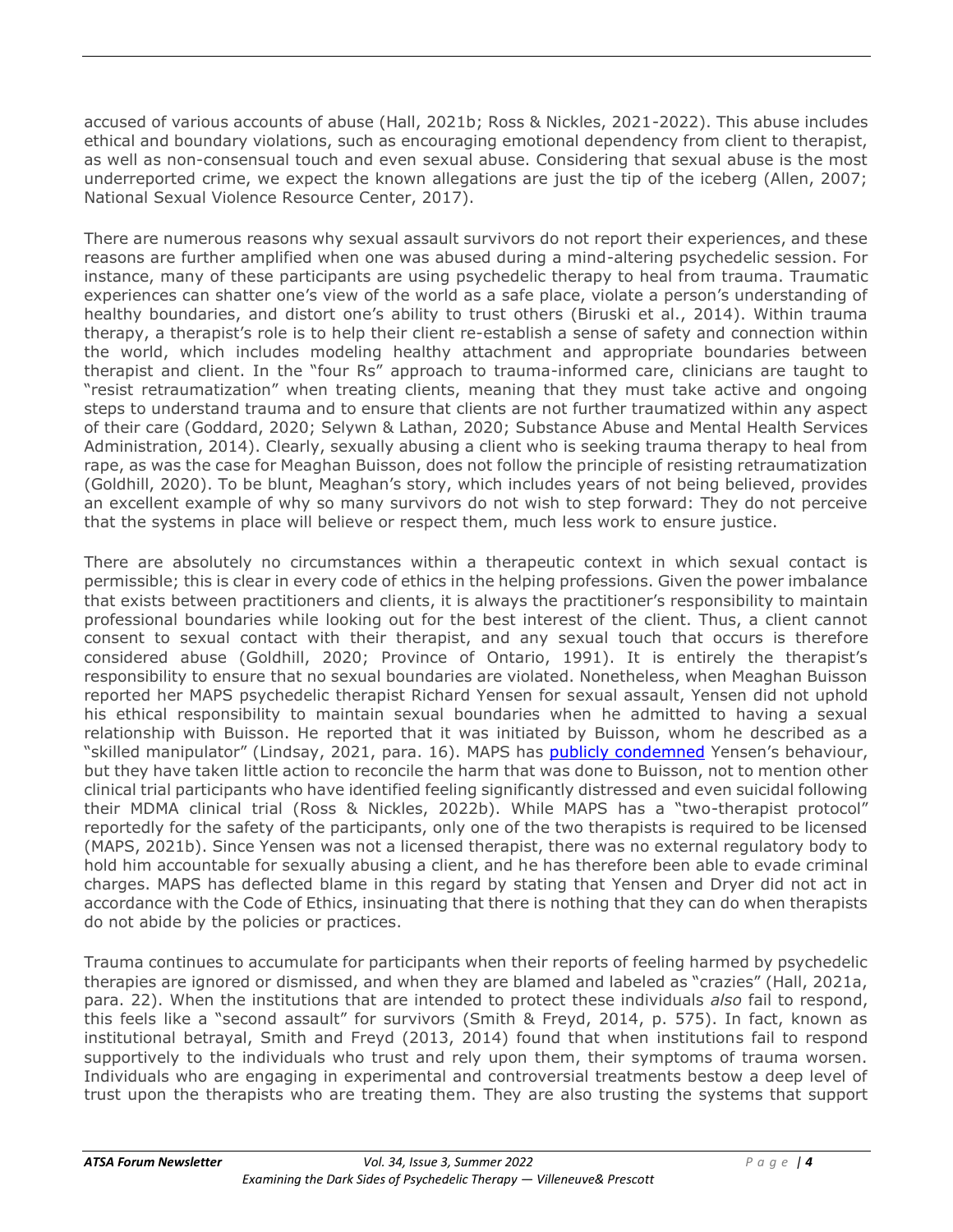these therapists to prioritize their best interests. After his own experience of abuse within psychedelic therapy, Will Hall (2021b) shares his [story](https://www.inverse.com/mind-body/grossbard-bourzat-psychedelic-assisted-therapy-abuse) publicly and emphasizes the responsibility of therapists to protect their clients from betrayal. But instead of protecting their clients, therapists accused of abuse are using their client's vulnerabilities against them by stating that it is the client's resistance and past traumas that are causing them to question the therapist's methods, which the therapist claims are "healing" (MacBride, 2021).

### **Moral Disengagement**

The idea that practitioners are healing participants via wayward methods of delivering psychotherapy may best be described as moral disengagement. This is the sociopsychological phenomenon in which individuals convince themselves that ethical standards do not apply to them because they presume that their harmful behaviour is serving a worthy cause, and thus they feel absolved of any responsibility (Bandura, 2016). This is certainly the stance that married couple Aharon Grossbard and Françoise Bourzat appear to maintain after several allegations of sexual abuse and ethical misconduct have been made against them. In an interview with best-selling author Michael Pollan, Grossbard admits that he does not follow the rules of psychotherapy when he hugs and touches his clients (Hall, 2021a; Pollan, 2019). In this case, Grossbard acknowledges that he is crossing a boundary which suggests that he believes that he is above the rules. Most concerningly is that these are preparatory behaviors for future sexual transgressions that he can then argue are just a part of the therapy, as he has done before (Hall, 2021a). Pollan (2019) writes that psychedelic-induced mystical experiences may lead to an inflated ego, whereby some people come to believe that they have been chosen for great things. This may have been the case with Grossbard and Bourzat, both of whom continue to deny any wrongdoing despite admissions of [previous sexual transgressions](https://drive.google.com/file/d/1vE-MbxbPxjmJqAcBHaJc2EnZD_9CaA0K/view) with other clients (they appear to still be in practice, while their daughter now purportedly runs the *[Center](https://centerforcm.com/journal/the-facts-about-the-center-for-consciousness-medicine/)  [for Consciousness Medicine](https://centerforcm.com/journal/the-facts-about-the-center-for-consciousness-medicine/)* that they founded) (Center for Consciousness Medicine, 2021; *Lace v. Grossbard,* 2001).

After Hall (2021b) publicized his own accounts of abuse by Grossbard and Bourzat, MAPS [responded](https://maps.org/2021/10/20/regarding-recent-allegations-of-sexual-harm-in-the-psychedelic-community/) by claiming to have reviewed their own practices and policies in the interest of protecting participants. Ironically, their [Code of Ethics](https://maps.org/wp-content/uploads/2021/10/MAPS_Psychedelic_Assisted_Psychotherapy_Code_of_Ethics_V4_7_January_2021_Final.pdf) does not seem to reflect their actual practices given that they claim to "never abandon a participant" (Multidisciplinary Association for Psychedelic Studies [MAPS], 2021, p. 2), which contradicts the experiences of participants whose cries for help following their MDMA clinical trials went ignored by MAPS (Ross & Nickles, 2022a). If researchers like those at MAPS, therapists, and other leaders in this field truly have the good intentions that they claim, one would expect they would be equally committed to engaging with participants who report having been harmed in order to find ways to do better. After all, MAPS states that they "subscribe to the value of humility" and "commit to ongoing personal and professional self-reflection regarding ethics and integrity" (MAPS, 2021, p. 5). If this is true, it is puzzling that MAPS and psychedelic therapists alike would not also assist participants who were hurt by their therapists and seek to do better to prevent further harm. From a scientific perspective, it is deeply worrisome that researchers are not more attentive to results that falsify their hypothesis, highlighting bias within the research.

#### **What Can Be Done?**

Interestingly, among all the reports of sexual abuse and ethical misconduct within psychedelic therapies, the concerns being raised are not about the psychedelic substance itself, but about the therapy that is accompanying it. From our review of the relevant media, many survivors of these abuses agree that psychedelics have the potential to be a powerful healing agent, but that such a powerful substance needs to be handled with great care and responsibility. Similarly, most psychedelic therapists and guides would agree that their goal is to help people, not to further traumatize them. Yet it is also clear that the code of ethics that governs MAPS therapists, which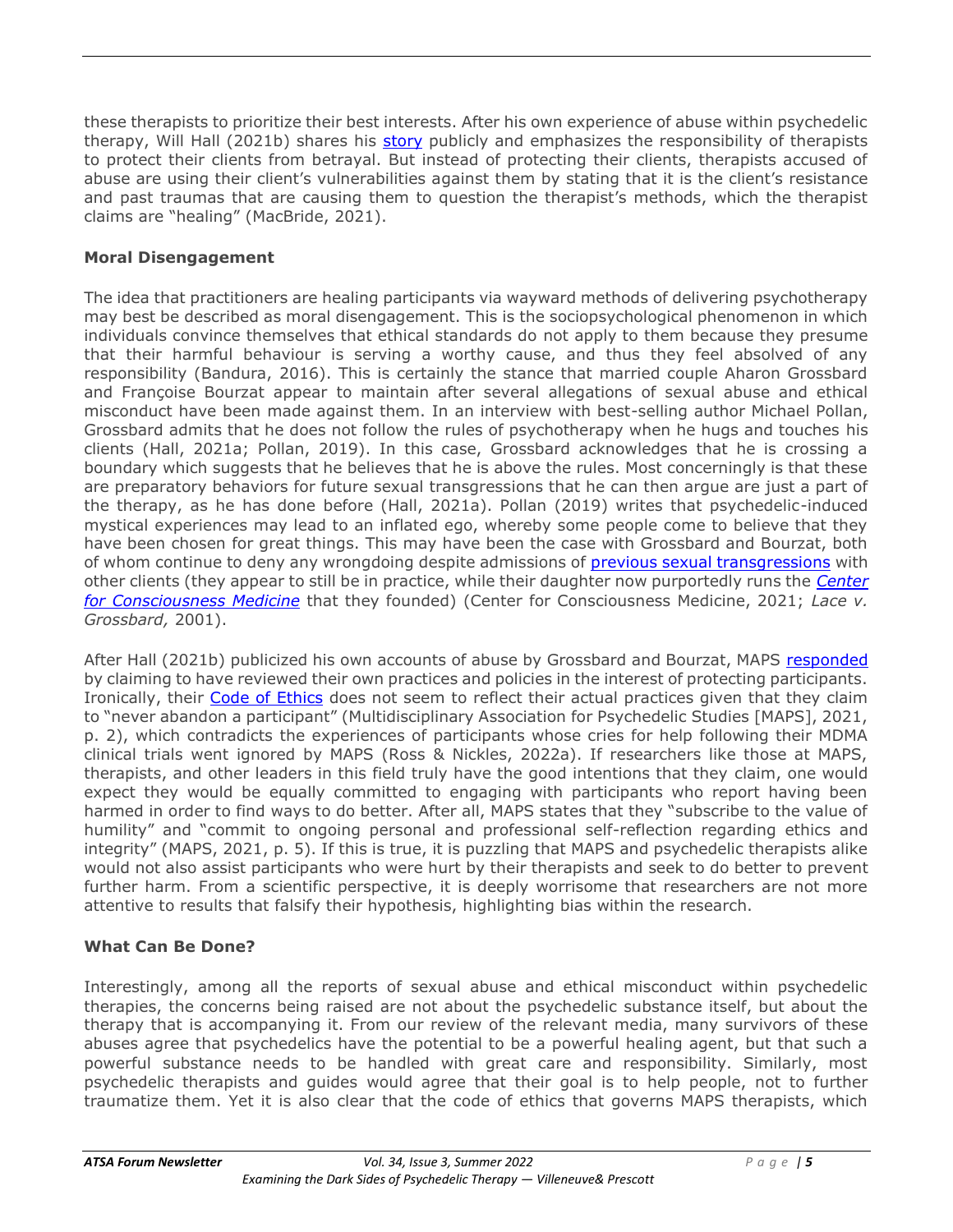appears thoughtful and detailed at first glance, is not enough to prevent abuses such as those committed by Yensen and Dryer, nor to prevent other, less overt harm by therapists. Given that psychedelic therapy is still in its experimental phase, it is critical to establish safe and effective ways to include these substances within a therapeutic context.

If we can agree that a central goal of this movement is to heal trauma, then we can also agree that those who are seeking this treatment must actually be heard, understood, and respected when they point out what is helpful and what is harmful. This means that survivors are not simply regarded as outliers or collateral damage when their treatment does not work. Importantly, they should not have to engage in the level of self-advocacy that Buisson, Hall, Ross, and others have had to do to address the abuse that they experienced. We must understand that false sexual abuse allegations are rare, and therefore when survivors come forward about their experiences, that these are believed and validated (Belknap, 2010; Ferguson & Malouff, 2016; Lisak et al., 2010). Believing survivors does not equate to labeling the accused as guilty. Instead, it demonstrates support towards survivors and an agreement to take their claims seriously while collaborating on a just solution. Best practice guidelines for treating individuals who have sexually abused assert that the "rights and interests of victims and their families are of paramount consideration" (Association for the Treatment of Sexual Abusers, 2014, p. 5). While solutions should be survivor-driven, they can also support opportunities for those who have sexually harmed to take accountability. Decades of research shows that confrontation does not work to elicit behaviour change, much less responsibility-taking (Moyers et al., 2005; Resnicow, & McMaster, 2012). In fact, if cancel culture has taught us anything, it is that there is no graceful opportunity to recover from one's worst mistakes; instead, it often seems that those who harm simply end up in different positions of authority elsewhere. When punishment, career loss, legal recourse, and ostracization are at stake, what would motivate someone to take accountability?

In the interest of returning to the Indigenous roots of plant-based healing that modern approaches emulate, there are many important lessons that can support this movement's direction down a safe and equitable path. This article cannot possibly outline all of these lessons nor do justice to the various Indigenous cultures that have disseminated such knowledge. Accordingly, the authors believe that it is essential for Indigenous voices to be actively leading the conversations on plant-based healing, and for the mental health profession that is borrowing these practices to consider the exploitation of plant medicines that is taking place. Further conversations about decolonizing psychedelic practices are vital for us to be able to use psychedelic medicines ethically.

"Two-Eyed Seeing" was introduced by Mi'kmaq Elders, Albert and Murdena Marshall, as a guiding principle to bring together Indigenous and Western ways of knowing to benefit from the strengths of many perspectives (Wright et al., 2019). By blending psychedelic science with Indigenous ways of knowing, this field could greatly benefit, but it must be borne of a genuine desire to do so. For one, reconciliation cannot be defined by those who caused harm (which again emphasizes the need for survivor-led solutions) (Blackstock, 2009). A restorative justice approach, which has roots in Indigenous teachings, can be a powerful healing aid (Chartrand & Horn, 2016; Gaudreault, 2005; Leung, 1999). Restorative justice seeks to repair relationships and alleviate harm by including those who have caused the harm and those who have been harmed, while the community surrounds them. It is important to note that restorative justice can only be effective when enacted with utmost preparation and once the accused can acknowledge their responsibility; thus, such an approach would not be successful in the cases already mentioned above (Gaudreault, 2005; Pranis, 2014; Restorative Justice Exchange, 2022). However, if a safe space can be established to support both the victim and the accused, "circles" are a type of restorative justice used by Indigenous peoples to restore balance in a community after harm has occurred (Stevenson, 1999). To promote a safe and respectful space, circles must be led with "patience, humility, deep listening, [and] acceptance of everyone as worthy of respect" (Pranis, 2014, p.3).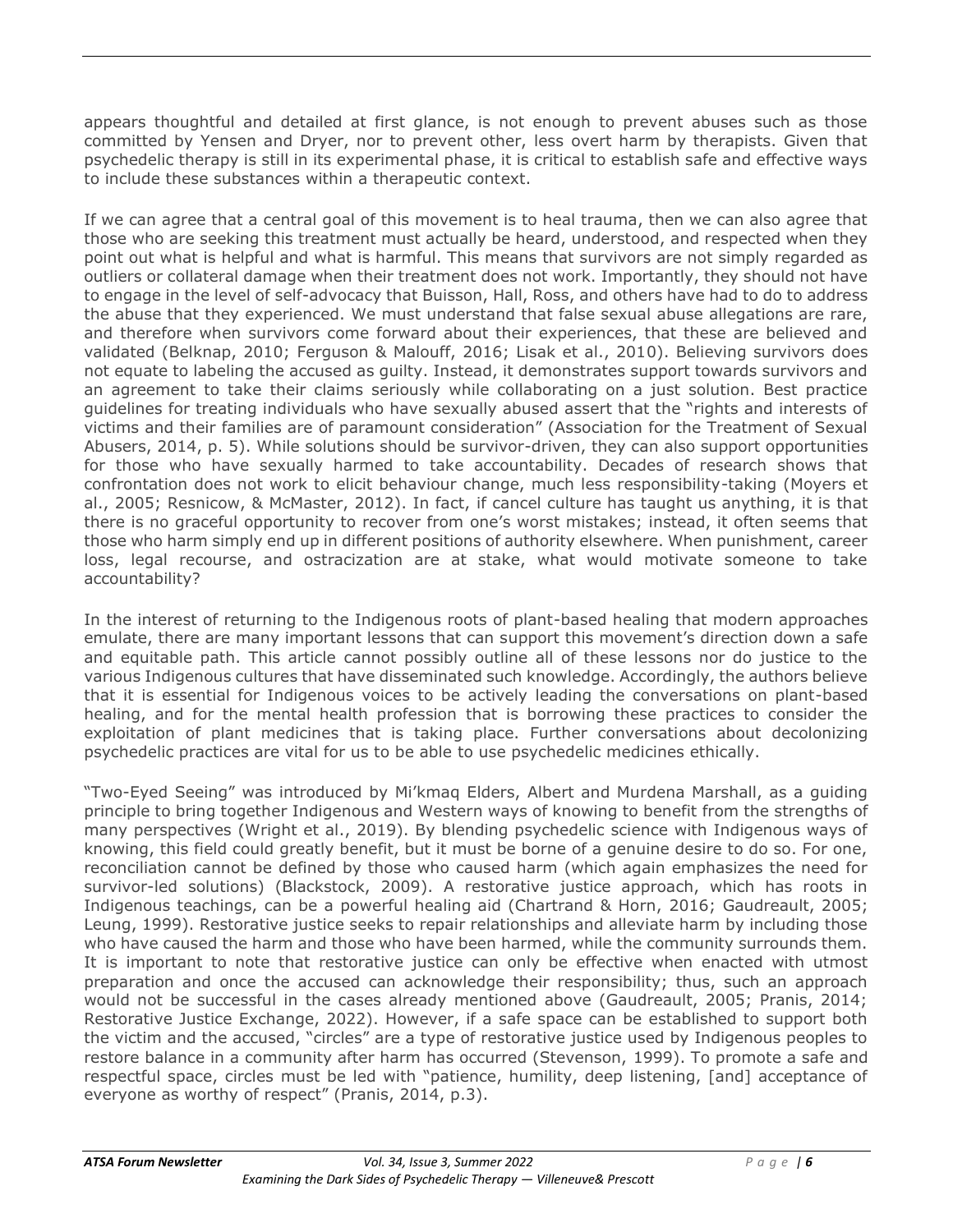There are some commonly shared insights that emerge from psychedelic experiences that actually parallel certain Indigenous belief systems, such as a deep sense that there is something greater "out there," a greater respect of the natural world, and an understanding that all life is interrelated (Blanchard, 2020; Kimmerer, 2016). This sense of knowing in part influences the strong value of community that many Indigenous cultures share, and these values may be a powerful catalyst for change within the current psychedelic renaissance (Blanchard, 2020; Kimmerer, 2016). We all have a role to play if we want this movement to be safe and efficacious. We all agree that we wish for this field to exist free from sexual abuse. Sexual abuse in therapy is not unique to the psychedelic world, but it is especially worrisome when it occurs under the influence of mind-altering substances that purport powerful healing, as these substances increase a person's vulnerability to bad and even dangerous therapy. Individuals who choose to engage in such healing should be protected, and those leading these healing journeys should be rigorously trained, regulated, and supervised to ensure such protection. Blackstock (2009) argues that good intentions are not enough, and that in the case of social workers, the fear of causing harm under the guise of good intentions is so great that it leads to turning a blind eye when such harm does occur. Accordingly, we must unite over the goal that all who are invested in psychedelic therapy *do* hold good intentions, and for exactly that reason we must follow through with good actions.

## **What's Next?**

In our opinion, it's time for all professional credentialing bodies to review what is happening with respect to psychedelic therapy abuses and strategize in advance. The momentum surrounding these drugs continues to increase, and unless mental health professionals and the professions themselves start to include discussions about how to keep these therapies safe, we should expect more harm.

As long as money is at stake (as is the case with MAPS research), we can also expect problems to persist. When there is significant evidence demonstrating that a treatment is harmful, Botanov et al. (2022) suggest that these concerns should be reviewed and that "clinical scientists and practitioners (including those who are not users of the treatment) [should be consulted] before providing it with additional support and resources" (para. 29). Further, Botanov et al. (2022) argue that "[p]olicymakers, funders and government agencies need to be aware that some of the interventions they are fiscally supporting may be ineffective or potentially harmful" (para. 29).

Public discussion about the dangers of working with unregulated professions is also important. Individuals who style themselves as life coaches and psychedelic guides are placing themselves and others at risk unless they, too, adhere to strict codes of ethics and guidelines of practice.

More work is needed to bring survivors' voices to the table. It is appalling that so many voices go unheard and disrespected when there is so much they could teach us about the practices that so many are researching and promulgating. An independently conducted phenomenological exploration of their experiences in psychedelic therapy/clinical trials is urgently needed to supplement the quantitative findings and better understand the dynamics at play. Further study into informed consent and the role of client autonomy in psychedelic therapy will also be welcome.

One practical approach that can help to ensure safety would be to include the client's feedback on the process in every encounter, from start to finish. Considerable research has shown how collecting client feedback can improve outcomes and prevent harm (Prescott et al., 2017; 2022). Even this approach, however, requires good faith attempts by all involved to honor the client's voice in treatment.

Prior to taking the field forward, extensive training of all professionals will be vital to prevent harm. This training could involve reflective practice (for example, critically reflecting on one's own skills and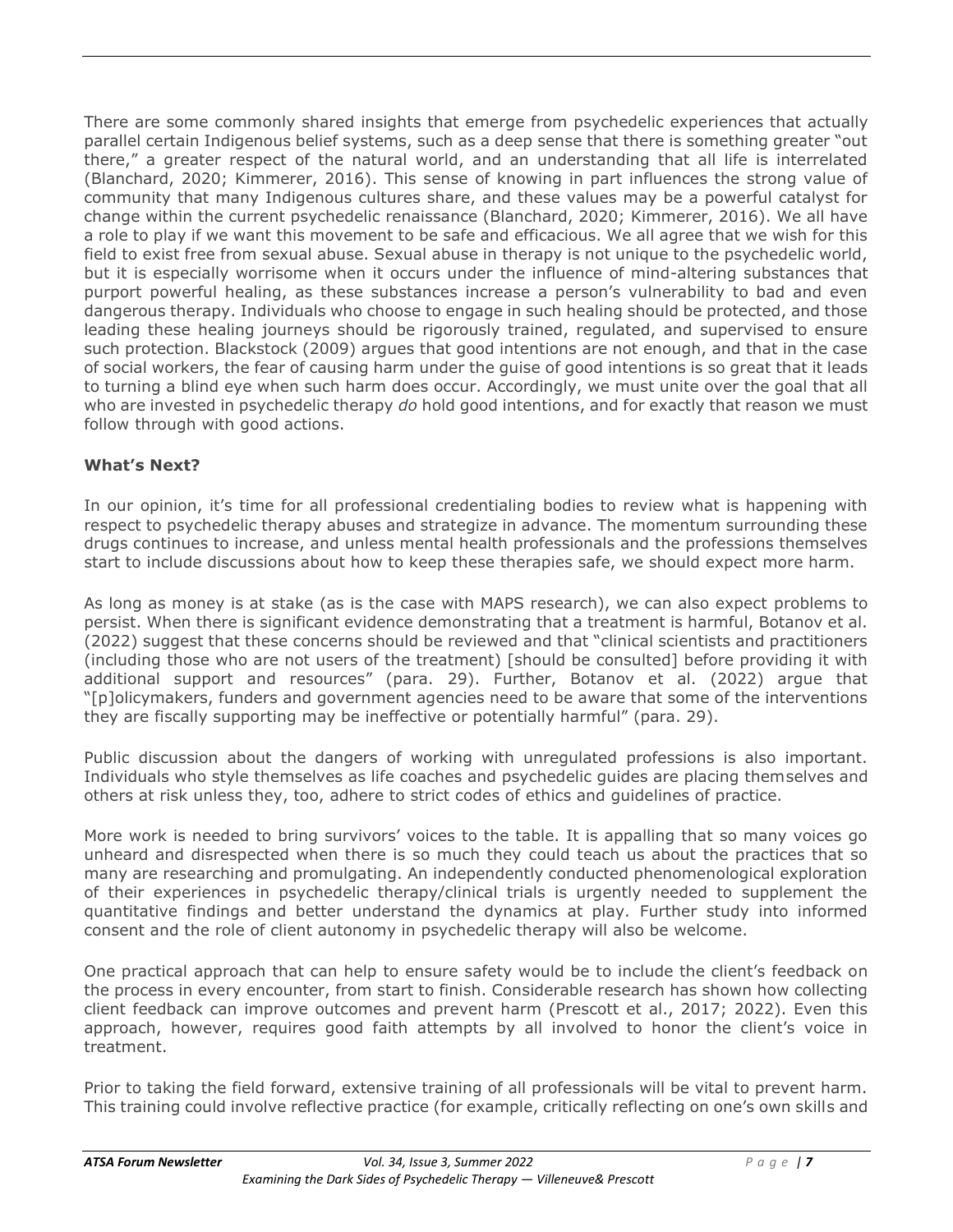being alert to countertransference reactions) and ensuring that all professionals have ongoing supervision from professionals who are more experienced and established. One very important issue in considering training is that too many of those who have historically provided this training have themselves caused significant harm, including sexually abusing those they are training as well as treating. Notably, until everyone can recognize the harm that has already been caused by these therapies, more training will not produce any meaningful change.

Crucial to this work will be a strong value on leaving no one harmed. Referring dismissively to clients as "skilled manipulators" and having borderline personality disorders only serves to judge and rank order human beings, which is in direct opposition to all established codes of ethics, empirically sound treatment methods, and the spirit in which most psychedelic therapies—indeed, all therapies operate. Skilled clinicians know this and can help other emerging professionals to learn it.

#### **Conclusion**

In the field of directly treating trauma, one never knows where the next innovation will come from. The authors have no stake in the outcome of psychedelic therapy research. What is clear, however, is that people are not only being harmed, but are being dismissed as outliers when they could be allies. The field of trauma therapy has much to offer to prevent vulnerable lives being cast aside. It is critical that attempts to improve psychedelic therapies be implemented not only with fidelity to the models and protocols, but with a deep respect for all clients' experiences and without dismissing their concerns.

*The authors have no financial interests to declare*

#### **References**

Allen, W. D. (2007). The reporting and underreporting of rape. *Southern Economic Journal*, *73*(3), 623–641. https://doi.org/10.1002/j.2325-8012.2007.tb00793.x

Association for the Treatment of Sexual Abusers. (2014). *ATSA practice guidelines for the assessment, treatment, and management of male adult sexual abusers.* ATSA. Beaverton, OR.

Bandura, A. (2016). *Moral disengagement: How people do harm and live with themselves.* Worth Publishers, Macmillan Learning.

Belknap, J. (2010). Rape: Too hard to report and too easy to discredit victims. *Violence Against Women*, *16*(12), 1335–1344. https://doi.org/10.1177/1077801210387749

Biruski, D. C., Ajdukovic, D., & Stanic, A. L. (2014). When the world collapses: Changed worldview and social reconstruction in a traumatized community. *European Journal of Psychotraumatology, 5*(1), 24098. https://doi.org/10.3402/ejpt.v5.24098

Blackstock, C. (2009). The occasional evil of angels: learning from the experiences of Aboriginal peoples with social work. *First Peoples Child & Family Review, 4*(1), 22-31.

Blanchard, G. T. (2020). *Awakening the healing soul: Indigenous wisdom for today's world*. Center for Peace Research.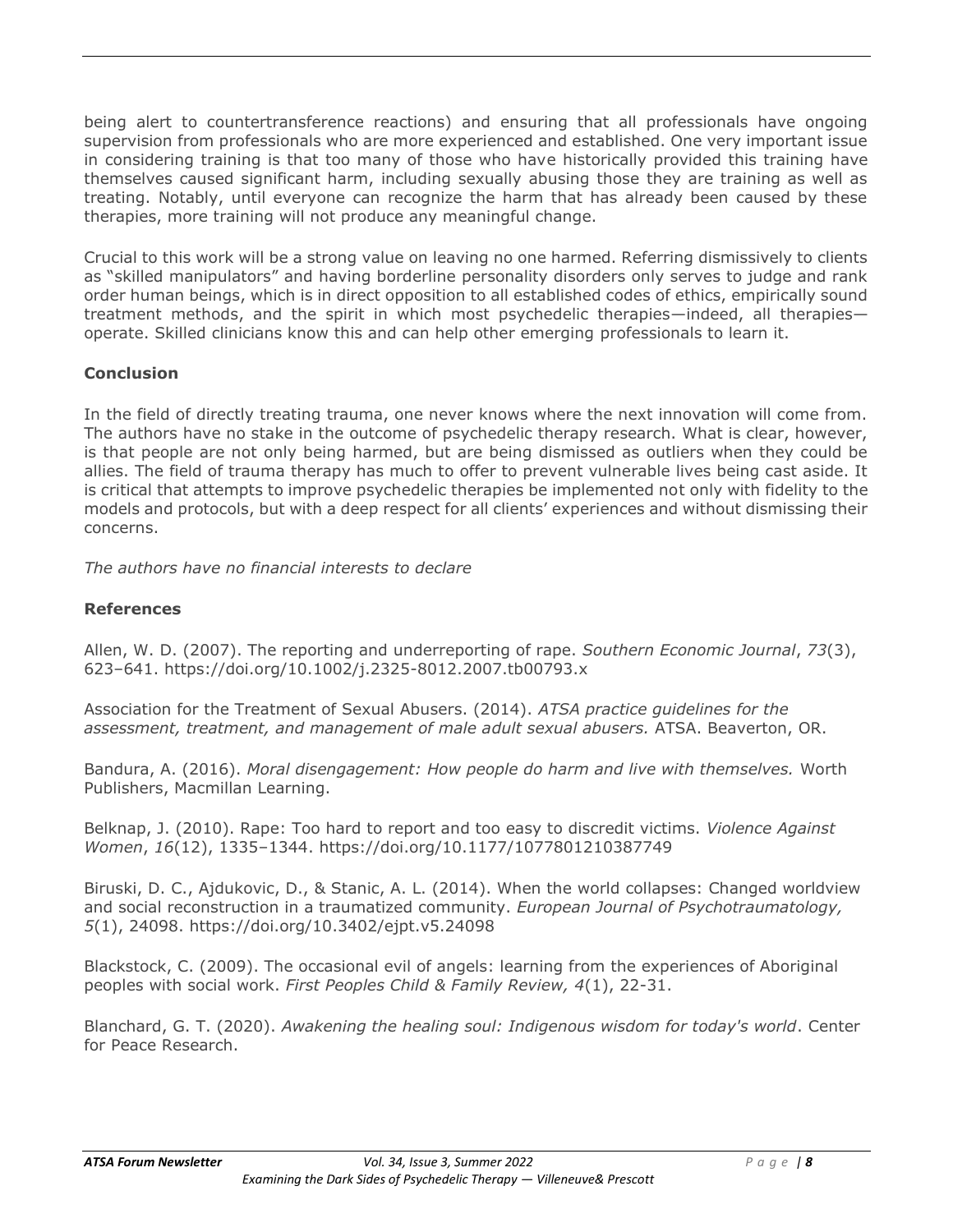Botanov, Y., Williams, A., Sakaluk, J. (2022, May 19). *Bad therapy*. Aeon. https://aeon.co/essays/psychotherapy-is-meant-to-help-but-what-about-when-itharms?fbclid=IwAR1Co66H9lNmy6ckM7ot-IcZai1HVcQiSWf7B0VuZB5teHXOMLZSLOuOKJA

Carey, B. (2019, September 6). *Tim Ferriss, the man who put his money behind psychedelic medicine*. The New York Times. https://www.nytimes.com/2019/09/06/health/ferriss-psychedelicdrugs-depression.html

Center for Consciousness Medicine. (2021, November 18). *Some facts about the Center for Consciousness Medicine*. The Center for Consciousness Medicine. https://centerforcm.com/journal/the-facts-about-the-center-for-consciousness-medicine/

Chartrand, L., & Horn, K. (2016, October). *A report on the relationship between restorative justice and Indigenous legal traditions in Canada*. The Department of Justice Canada. https://justice.gc.ca/eng/rp-pr/jr/rjilt-jrtja/index.html

Encyclopaedia Britannica (Ed.). (2022, May 27). *Timothy Leary*. Encyclopædia Britannica. https://www.britannica.com/biography/Timothy-Leary

Ferguson, C. E., & Malouff, J. M. (2016). Assessing police classifications of sexual assault reports: A meta-analysis of false reporting rates. *Archives of Sexual Behavior, 45*(5)*,* 1185– 1193. https://doi.org/10.1007/s10508-015-0666-2

Forbes Magazine. (2022, May 29). *Real time billionaires*. Forbes. https://www.forbes.com/realtime-billionaires/#30ec941a3d78

Fotiou, E. (2020). The role of Indigenous knowledges in psychedelic science. *Journal of Psychedelic Studies, 4*(1), 16-23. https://doi.org/10.1556/2054.2019.031

Gaudreault, A. (2005). *The limits of restorative justice*. Government of Canada. https://victimsweek.gc.ca/symp-colloque/past-passe/2009/presentation/arlg\_1.html

George, J. R., Michaels, T. I., Sevelius, J., & Williams, M. T. (2020). The psychedelic renaissance and the limitations of a White-dominant medical framework: A call for indigenous and ethnic minority inclusion, *Journal of Psychedelic Studies*, *4*(1), 4- 15. https://doi.org/10.1556/2054.2019.015

Gerber, K., Flores, I. G., Ruiz, A. C., Ali, I., Ginsberg, N. L., & Schenberg, E. E. (2021). Ethical concerns about psilocybin intellectual property. *ACS Pharmacology & Translational Science*, *4*(2), 573–577. https://doi.org/10.1021/acsptsci.0c00171

Goldhill, O. (2020, March 3). Psychedelic therapy has a sexual abuse problem. *Quartz.* https://qz.com/1809184/psychedelic-therapy-has-a-sexual-abuse-problem-3/

Goddard, A. (2020). Adverse childhood experiences and trauma-informed care. *Journal of Pediatric Health Care*, *35*(2), 145–155. https://doi.org/10.1016/j.pedhc.2020.09.001

Hall, W. (2021a, September 18). *Psychedelic therapy abuse: My experience with Aharon Grossbard, Francoise Bourzat… and their lawyers*. Medium. https://medium.com/@willhall/psychedelic-therapy-abuse-my-experience-with-aharon-grossbardfrancoise-bourzat-and-their-a1f0f6d06d64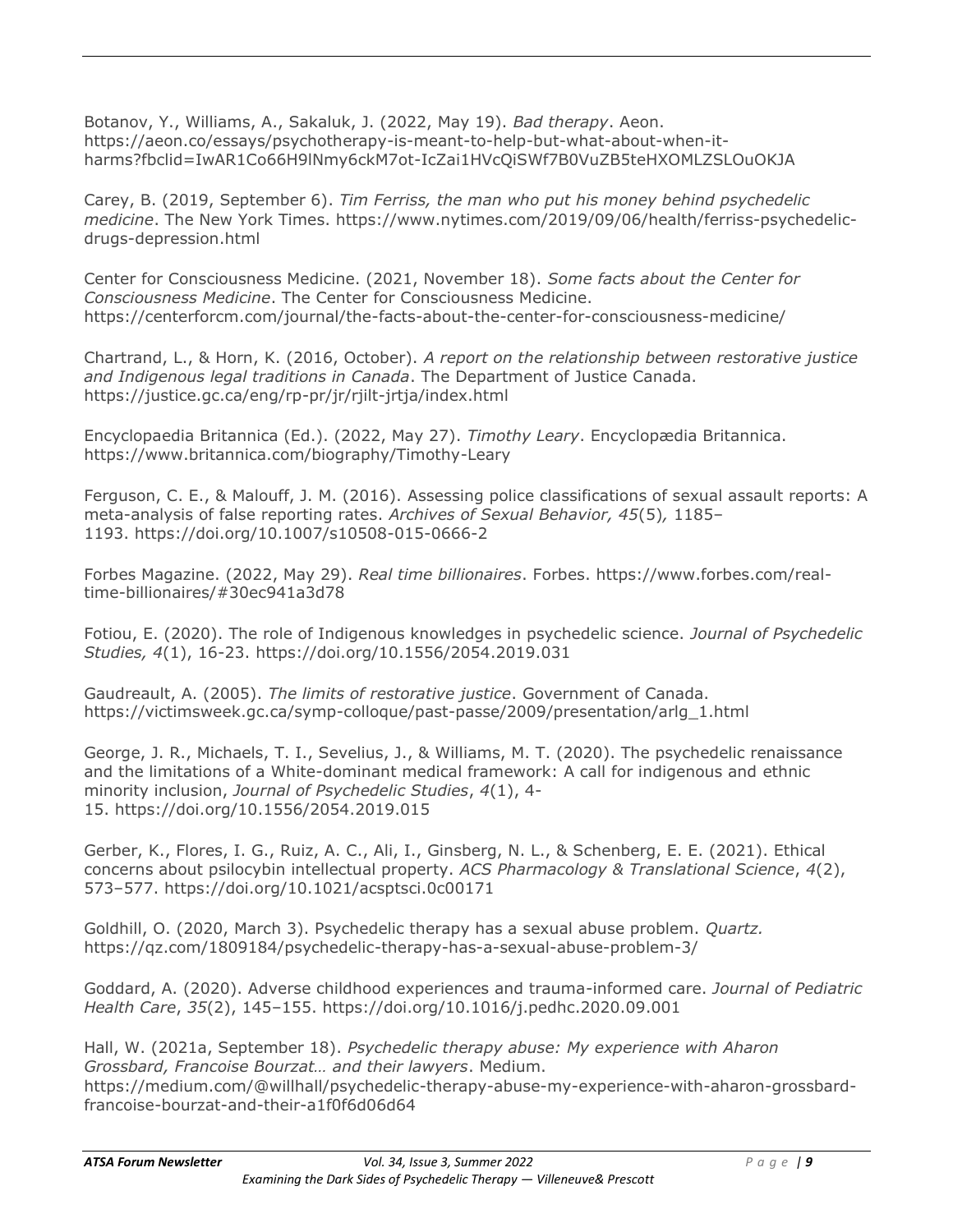Hall, W. (2021b, September 25). *Ending the silence around psychedelic therapy abuse*. Mad In America. https://www.madinamerica.com/2021/09/ending-silence-psychedelic-therapy-abuse/

Kabil, A. (2017, January 6). *This Mexican medicine woman hipped America to magic mushrooms, with the help of a bank executive*. Medium. https://timeline.com/with-the-help-of-a-bankexecutive-this-mexican-medicine-woman-hipped-america-to-magic-mushrooms-c41f866bbf37

Kimmerer, R. W. (2016). *Braiding sweetgrass*. Tantor Media, Inc.

Lace v. Grossbard (2000). Case No. CGC 00 316637. Superior Court of California, County of San Francisco, https://drive.google.com/file/d/1vE-MbxbPxjmJqAcBHaJc2EnZD\_9CaA0K/view

Leung, M. (1999). *The origins of restorative justice.* https://www.cfcjfcjc.org/sites/default/files/docs/hosted/17445-restorative\_justice.pdf

Lindsay, B. (2021, March 18). *As psychedelic therapy goes mainstream, former patient warns of danger of sexual abuse.* CBC News. https://www.cbc.ca/news/canada/british-columbia/bc-sexualabuse-psychedelic-therapy-1.5953480

Lisak, D., Gardinier, L., Nicksa, S. C., Cote, A. M. (2010). False allegations of sexual assault: An analysis of ten years of reported cases. *Violence Against Women, 16*(12), 1318– 1334. doi:10.1177/1077801210387747

Mac, G. (2021, January 26). *The psychedelic miracle*. Rolling Stone. https://www.rollingstone.com/culture/culture-features/the-psychedelic-miracle-128798/

MacBride, K. (2021, November 16). *"Aharon said it was healing:" How psychedelic therapy was undermined by abuse*. Inverse. https://www.inverse.com/mind-body/grossbard-bourzatpsychedelic-assisted-therapy-abuse

Moyers, T. B., Miller, W. R., Hendrickson, S. M. L. (2005). How does motivational interviewing work? Therapist interpersonal skill predicts client involvement within motivational interviewing sessions. *Journal of Consulting and Clinical Psychology, 73*(4), 590–598*.* doi:10.1037/0022- 006X.73.4.590

Musk, E. [@elonmusk]. (2022, April 30). *I've talked to many more people who were helped by psychedelics & ketamine than SSRIs & amphetamines* [Tweet]. Twitter. https://twitter.com/elonmusk/status/1520269132062625793?ref\_src=twsrc%5Etfw%7Ctwcamp% 5Etweetembed%7Ctwterm%5E1520269132062625793%7Ctwgr%5E%7Ctwcon%5Es1\_&ref\_url=ht tps%3A%2F%2Fwww.thestreet.com%2Ftechnology%2Felon-musk-says-avoid-these-drugs-at-allcosts

Multidisciplinary Association for Psychedelic Studies. (2021, January 7). *MAPS code of ethics for psychedelic psychotherapy* (Version 4). https://maps.org/wpcontent/uploads/2021/10/MAPS\_Psychedelic\_Assisted\_Psychotherapy\_Code\_of\_Ethics\_V4\_7\_Janua ry\_2021\_Final.pdf

National Sexual Violence Resource Center. (2015). *Statistics about sexual violence.* NSVRC. https://www.nsvrc.org/sites/default/files/publications\_nsvrc\_factsheet\_media-packet\_statisticsabout-sexual-violence\_0.pdf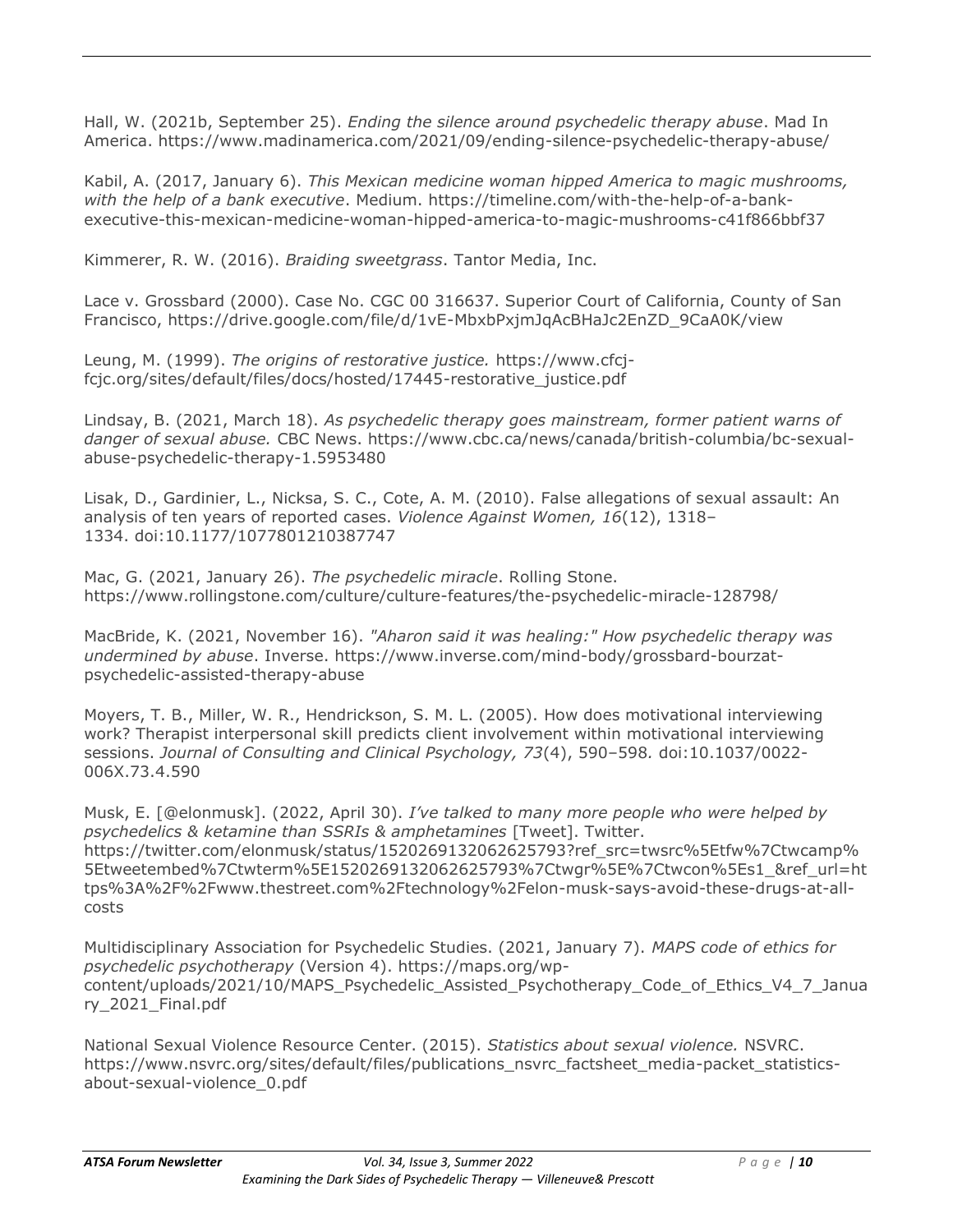Nomoto, S. (2020, June 2). *Indigenous cultures that used psychedelic plants*. TruHavn. https://www.truhavn.com/news/indigenous-cultures-that-used-psychedelic-plants

Pollan, M. (2019). *How to change your mind: What the new science of psychedelics teaches us about consciousness, dying, addiction, depression, and transcendence*. Penguin Books.

Pranis, K. (2014). *Circle Keeper's Handbook.* Edutopia. https://www.edutopia.org/sites/default/files/resources/stw-glenview-circles-keeper-handbook.pdf

Prescott, D. S., Maeschalck, C. M., & Miller, S. D. (2017). *Feedback-Informed Treatment in Clinical Practice: Reaching for Excellence*. Washington, DC: American Psychological Association.

Prescott, D. S., Maeschalck, C. M., & Miller, S. D. (2022). Feedback-Informed Treatment*.* In R. Fulmer (Ed.), *Counseling and psychotherapy: Theory and beyond.* San Diego, CA: Cognella.

Province of Ontario. (1991). *Regulated Health Professions Act.* Ontario. S.O. c. 18. https://www.ontario.ca/laws/statute/91r18#BK53

Resnicow, K., & McMaster, F. (2012). Motivational interviewing: moving from why to how with autonomy support. *The International Journal of Behavioral Nutrition and Physical Activity*, *9*(19). https://doi.org/10.1186/1479-5868-9-19

Restorative Justice Exchange. (2022). *Three core elements of restorative justice*. Restorative Justice. https://restorativejustice.org/what-is-restorative-justice/three-core-elements-ofrestorative-justice/

Ross, L. K. (Hosts). (2021, December 7). That's an old story (No. 2) [Audio podcast transcript]. In *Cover Story*. The Cut. https://www.thecut.com/2021/12/cover-story-podcast-thats-an-oldstory.html

Ross, L. K., & Nickles, D. (Hosts). (2022a, March 2). Open-heart surgery (No. 6) [Audio podcast transcript]. In *Cover Story*. The Cut. https://www.thecut.com/2022/03/cover-story-podcastepisode-7-political-science.html

Ross, L. K., & Nickles, D. (Hosts). (2022b, March 8). Political science (No. 7) [Audio podcast transcript]. In *Cover Story*. The Cut. https://www.thecut.com/2022/03/cover-story-podcast-openheart-surgery.html#\_ga=2.244969539.739114295.1646598985-289158509.1646161363

Ross, L. K., & Nickles, D. (Hosts). (2021-2022). *Cover Story: Power Trip.* [Audio podcast]. VoxMedia. https://podcasts.voxmedia.com/show/cover-story-power-trip

Selwyn, C. N., & Lathan, E. (2020). Helping primary care patients heal holistically via traumainformed care. *The Journal for Nurse Practitioners*, *17*(1), 84–86. https://doi.org/10.1016/j.nurpra.2020.06.012

Sessa, B. (2006). From sacred plants to psychotherapy: The history and re-emergence of psychedelics in medicine. *Royal College of Psychiatrists Special Symposium on: Psychosis, Psychedelics and the Transpersonal Journey.* https://www.rcpsych.ac.uk/docs/defaultsource/members/sigs/spirituality-spsig/ben-sessa-from-sacred-plants-topsychotherapy.pdf?sfvrsn=d1bd0269\_2